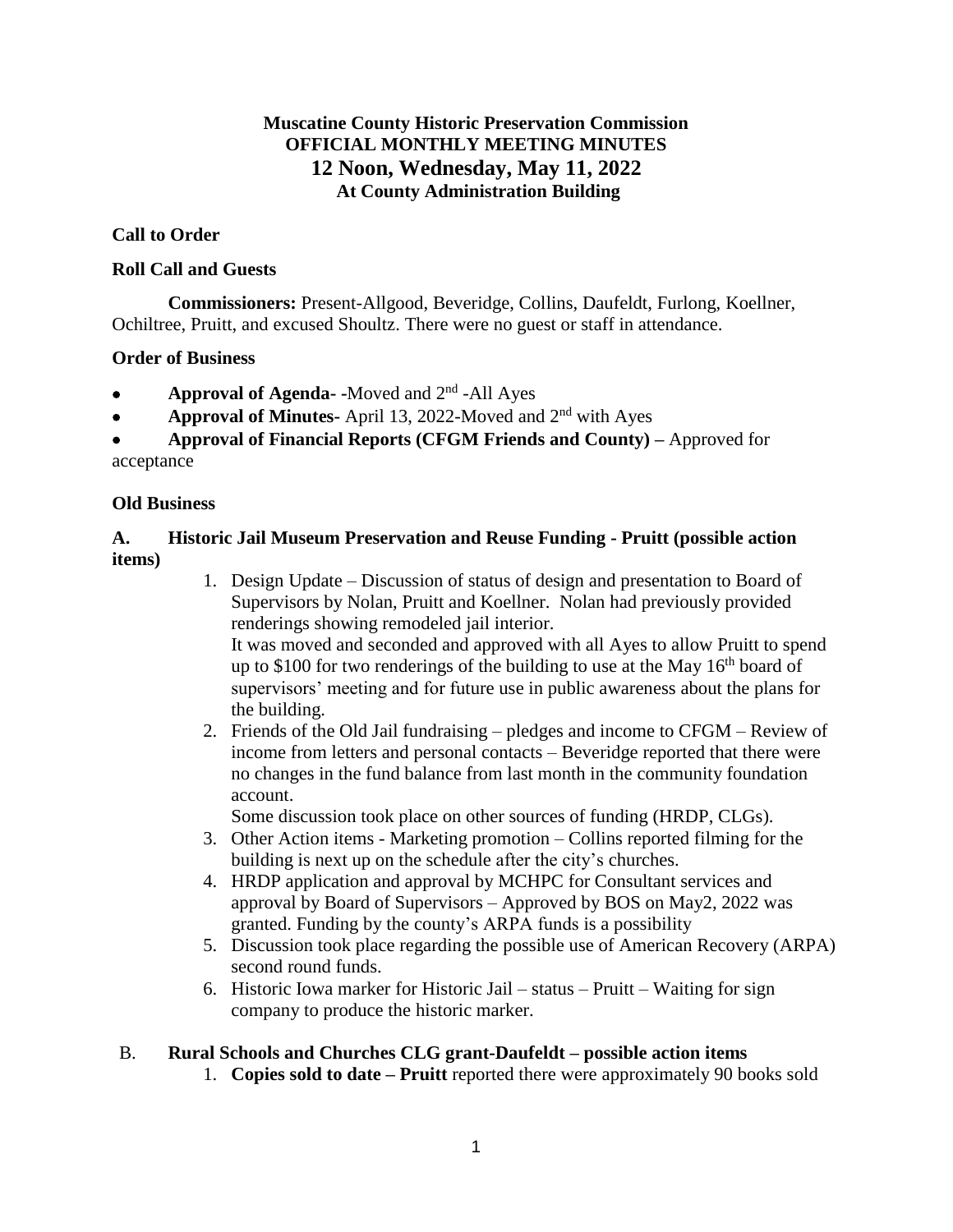- 2. **Finalization of Beacon Page –** Daufeldt requested all locations on MAGIC map use the icon tip to point the exact location of the historic structures. This gives the exact Global location and also will assist with 811Locator Services when the utilities are contacted before sign installations. The coordinates for 811 use can be found on the MAGIC map editor.
- **3. Marketing and signage of Historic schools and churches update– – Furlong, Daufeldt, Pruitt, Ochiltree and Allgood** Commissioner Pruitt and Tom Furlong installed 11 signs in Pike Township on 5.10.2022. Compliments on a tough job in a heat index of 100 degrees.
- **4. Status of additional Order of signs from Iowa Prison Industries** Pruitt will review the corrections from the remaining township and order signs for the remaining townships.
- **5. Correspondence with landowners – Response from landowners for placement** No discussion comments.
- **6. Presentation to Iowa Summit using Historic Bridge Funds** Pruitt will be presenting the methods used by the Commission to acquire the matching funds for our survey and for the physical signs using the Section 106 program in Mason City.
- **C. Nichols Historic Area Grants – possible action**
	- **1. Placement of historic district sign –** TBD
	- **2. Nichols home contract with consultant** Jennifer Price is contracted consultant. She will be holding a public meeting to allow local citizens of Nichols area to attend. The purpose of the meeting is to gather any photos or additional information on the home.
	- **3. St. Mary's Church – National Park Service designation** Still waiting for NPS approval

# **D. West Liberty Area**

- **1. CRI & P Depot – National Park Service Designation** Koellner reported that the announcement is not yet posted on the National Park Service Historic Register.
- **2. Request of property owner at 715 North Calhoun for assistance to put 1915 Stucco home on National Historic Register.** There was discussion regarding the West Liberty Historic Neighborhood and Wilton's Historic Neighborhoods. If CLG grants are used, the consulting service will need to go out for bids and if HRDP grants are used the HPC would need to select a consultant. Koellner was asked to check with Leah Rogers about the possibility of combining the work in one application.
- **3. Historic Iowa sign at CRI & P Depot** Waiting on the final text approval for the  $175<sup>th</sup>$  commemorative the plaque.
- E. **Wilton Historic Neighborhoods – Allgood/ Ochiltree – possible action items Buildings or Districts to be nominated in 2022** (see item D.2. above)

# **F. Historic Fairport Fish Hatchery Master Plan -Stevens, Pruitt - possible action items**

**1. Signage – 175th year – approved by State of Iowa - - Stevens (sign order and deliver date) –**Waiting on delivery of the historic marker from the sign company. the Iowa DNR to confirm the signage layout specs for all Trail signs to conform to consistent standards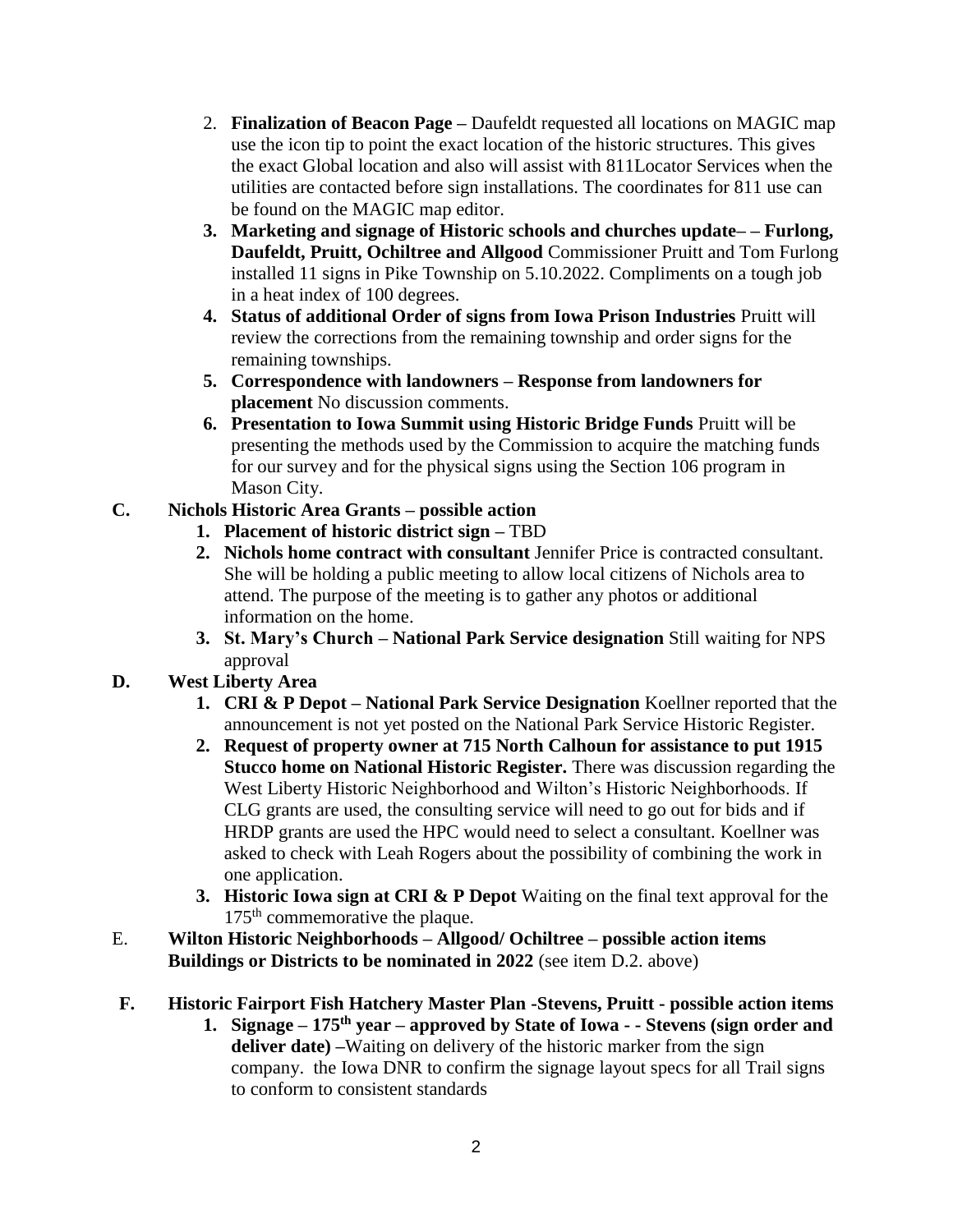- **2. National Historic Register –** Rebecca McCarley is proceeding with the nomination and will have it completed on schedule.
- **3. Pavilion Funding status –** Our involved members plan to visit the site next week and layout the Pavilion location. Still attempting to raise funds which will tie to the funding from the State.  $\sim$ \$25K

**Muscatine County Fair Grounds amphitheater –** Koellner/Pruitt an engineering study from Watersmith Engineering was approved by the county board on 5.9.2022 meeting.

- **G. Potential 2022 work areas** TABLED Discussions
	- **1. Selecting locations for Muscatine County Historic Register and possible signage by townships**
	- **2. Location of Grange Halls, od Depots, towns no longer in existence in Muscatine County –**
	- **3. Transportation in Muscatine County - Stagecoach routes, railroads, depots, ferry crossings, early highways (Highway 6 and travel cabins), interurban from Davenport to Muscatine, old rail depots and supporting buildings and businesses. old bridges**
	- **4. Muscatine County historic businesses -Fruit and Vegetables Industry** – Commissioner Schoultz will do research on information previously compiled. **-Other businesses which were notable in Muscatine County -Placement on MAGIC other historic locations to include cemeteries**
- **H. Adjourned at 12:55PM**
- **I. Next Meeting will be at the Environmental Learning Center in Discover Park June 8, 2022**

**Attachments: Community Foundation Account Balances Page 4. County Financial Reports for MCHPC Page 5.**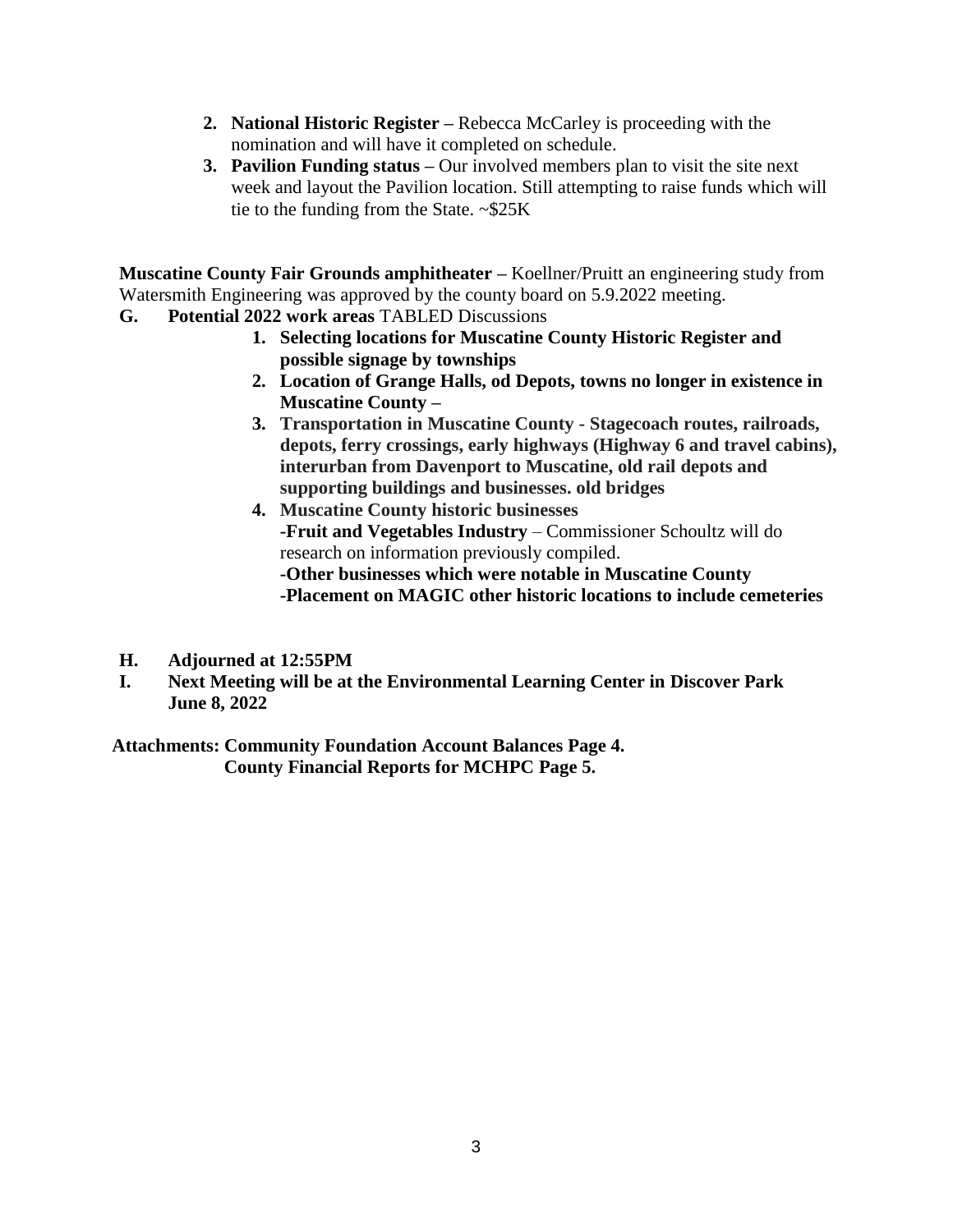|            | <b>Community Foundation of Greater Muscatine</b> |                                         |                  |                 |                 |                |
|------------|--------------------------------------------------|-----------------------------------------|------------------|-----------------|-----------------|----------------|
|            | <b>Friends of Historic Jail</b>                  |                                         |                  |                 |                 |                |
| Date       | Name                                             | Memo                                    | <b>Donations</b> | <b>Interest</b> | <b>Expenses</b> | <b>BALANCE</b> |
| 2019       |                                                  |                                         |                  |                 |                 |                |
| 10/9/2019  | Comm Foundation                                  | Donation - Historic Jail Revitalization | 25.00            |                 |                 | 25.00          |
| 10/31/2019 | James Nepple                                     | Donation - Historic Jail Revitalization | 107.80           |                 |                 | 132.80         |
| 11/14/2019 | Paul/Bonnie Reeb                                 | Donation - Historic Jail Revitalization | 15.00            |                 |                 | 147.80         |
| 12/31/2019 |                                                  | Interest-4th Qtr                        |                  | 1.68            |                 | 149.48         |
| 2020       |                                                  |                                         |                  |                 |                 | 149.48         |
| 1/1/2020   |                                                  | <b>Fund Management Fees</b>             |                  |                 | (25.00)         | 124.48         |
| 1/29/2020  | East IA Light & Power                            | Donation - Historic Jail Revitalization | 100.00           |                 |                 | 224.48         |
| 3/3/2020   | City of Wilton                                   | Donation - Historic Jail Revitalization | 1,000.00         |                 |                 | 1,224.48       |
| 3/31/2020  |                                                  | Interest 1st Qtr                        |                  | 3.30            |                 | 1,227.78       |
| 6/30/2020  |                                                  | Interest 2nd Qtr                        |                  | 3.69            |                 | 1,231.47       |
| 7/1/2020   |                                                  | <b>Fund Management Fees</b>             |                  |                 | (25.00)         | 1,206.47       |
| 9/30/2020  |                                                  | Interest 3rd Qtr                        |                  | 2.93            |                 | 1,209.40       |
| 12/31/2020 |                                                  | Interest-4th Qtr                        |                  | 2.94            |                 | 1,212.34       |
| 2021       |                                                  |                                         |                  |                 |                 | 1,212.34       |
| 1/1/2021   |                                                  | <b>Fund Management Fees</b>             |                  |                 | (16.67)         | 1,195.67       |
| 3/31/2021  |                                                  | Interest 1st Qtr                        |                  | 1.57            |                 | 1,197.24       |
| 6/30/2021  |                                                  | Interest 2nd Otr                        |                  | 2.47            |                 | 1,199.71       |
| 7/1/2021   |                                                  | <b>Fund Management Fees</b>             |                  |                 | (25.00)         | 1,174.71       |
| 9/30/2021  |                                                  | Interest 3rd Qtr                        |                  | 5.02            |                 | 1,179.73       |
| 11/23/2021 | Samuel, Cynthia                                  |                                         | 500.00           |                 |                 | 1,679.73       |
| 12/20/2021 | Beveridge, Martha                                | Donation - Historic Jail Revitalization | 1,500.00         |                 |                 | 3,179.73       |
| 12/30/2021 | Beveridge, Mary                                  | Donation - Historic Jail Revitalization | 1,500.00         |                 |                 | 4,679.73       |
| 12/31/2022 | Monsted, Mary                                    | Donation - Historic Jail Revitalization | 25.00            |                 |                 | 4,704.73       |
| 12/31/2022 | Brady, Jay                                       |                                         | 50.00            |                 |                 | 4,754.73       |
| 12/31/2022 |                                                  | Interest 4th Qtr                        |                  | 16.69           |                 | 4,771.42       |
| 2022       |                                                  |                                         |                  |                 |                 | 4,771.42       |
| 1/1/2022   |                                                  | <b>Fund Management Fees</b>             |                  |                 | (92.41)         | 4,679.01       |
| 1/31/2022  |                                                  | Investment Income(Loss)                 |                  | (10.08)         |                 | 4,668.93       |
| 2/28/2022  |                                                  | Investment Income(Loss)                 |                  | 6.81            |                 | 4,675.74       |
| 3/7/2022   | Fokken, Michael                                  |                                         | 87.50            |                 |                 | 4,763.24       |
| 3/31/2022  |                                                  | Interest 4th Qtr                        |                  | (1.37)          |                 | 4,761.87       |
|            |                                                  |                                         |                  |                 |                 | 4,761.87       |